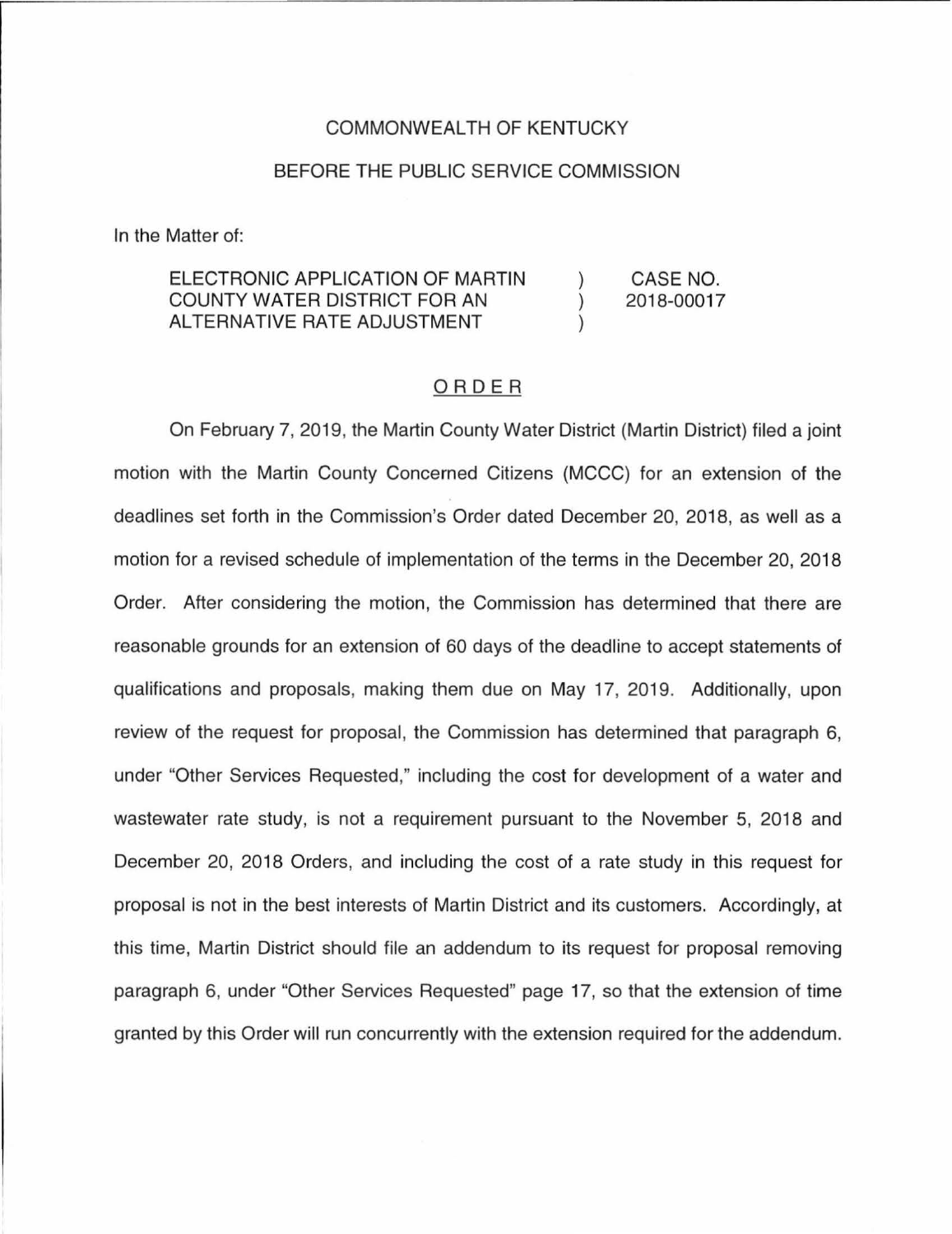Martin District and MCCC requested the remaining deadlines of the December 20, 2018 Order be extended 60 days, as well.

The Commission finds that the deadline for Martin District to provide copies of each proposal filed with a petition of confidentiality with the Commission should be extended to May 21, 2019, and Martin District should submit its detailed recommendations, as required by the Commission's Order dated November 5, 2018, and December 20, 2018, on or before June 1, 2019. The formal conferences, scheduled for April 9, 2019, and April 25, 2019, at the Commission's offices for the purpose of discussing the proposals and reviewing the contract, should be canceled. The Commission finds that an additional formal confidential conference should be scheduled for June 18, 2019, at 10 a.m. Eastern Daylight Time, in Hearing Room 1 of the Commission's offices at 211 Sower Boulevard, in Frankfort, Kentucky for the purpose of discussing Martin District's recommendation and selection of a contractor. Upon approval by the Commission, the contractor should be notified by Martin District immediately following the selection.

In order for the Commission to address subject matter pertinent to both the investigative case and the alternative rate filing, the formal confidential conference scheduled for June 18, 2019, should be convened and recorded jointly for Case No. 2016- 00142 and Case No. 2018-00017.

Contract negotiations should be held between June 19, 2019, and July 19, 2019, with a proposed contract to be submitted to this Commission for review on or before July 20, 2019. Pursuant to the November 5, 2018 and December 20, 2018 Orders, the Commission will review and approve the proposed contract by way of a third formal confidential conference, which will now be held on July 30, 2019, at 10 a.m. Eastern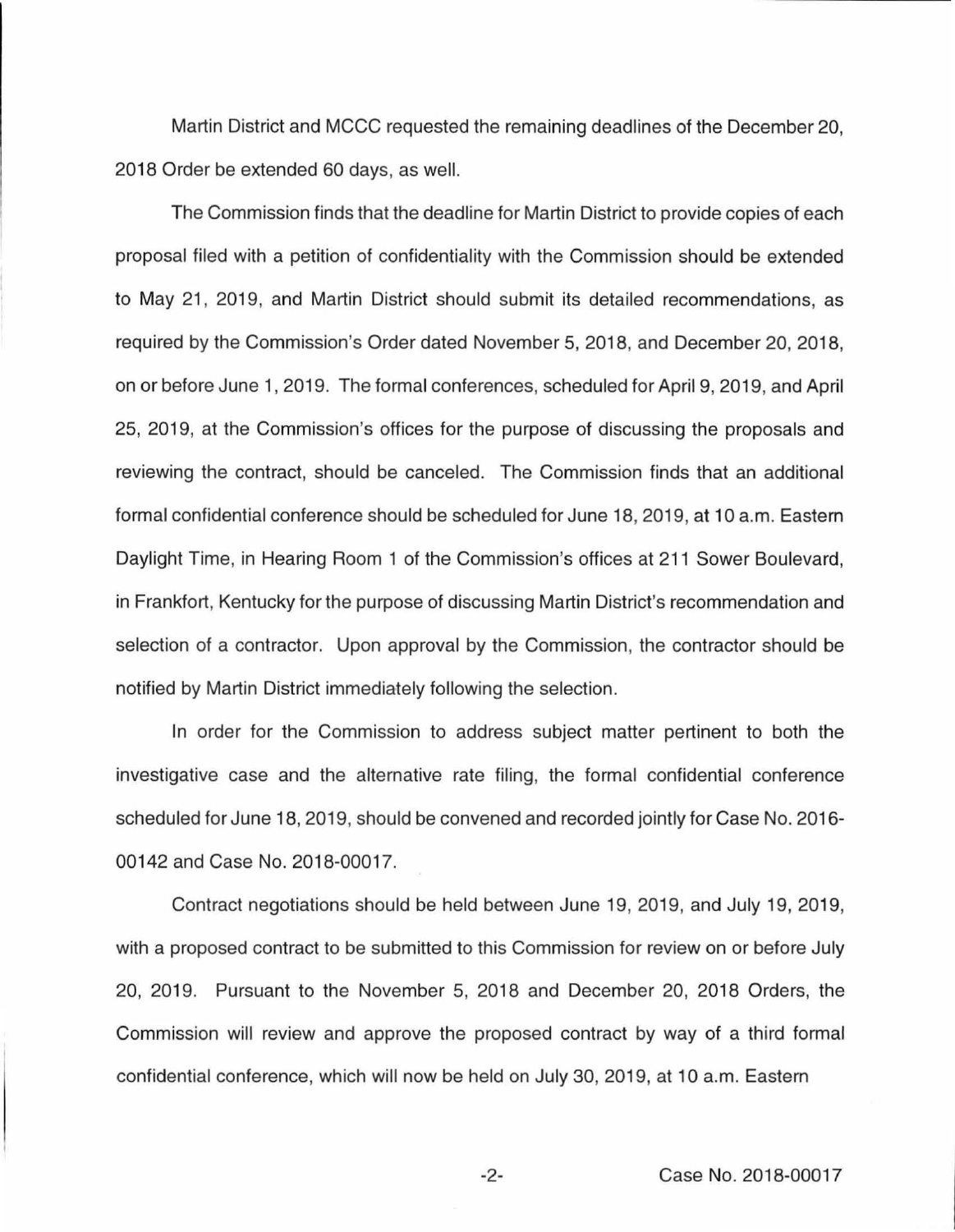Daylight Time, in Hearing Room 1 of the Commission's offices at 211 Sower Boulevard, in Frankfort, Kentucky.

IT IS THEREFORE ORDERED that:

1. Martin District and MCCC's Joint Motion for Extension of Deadlines and for Expedited Ruling is granted in part and denied in part.

2. Martin District shall amend its request for proposal within ten days of this Order, to remove paragraph 6, under "Other Services Requested" page 17, by addendum and any corresponding extension will run concurrently with the extension granted herein.

3. Statements of Qualification and Proposals shall be received and accepted by Martin District up to and including May 17, 2019, with copies of each proposal received to be filed with a petition for confidentiality with the Commission no later than May 21, 2019.

4. Proposals shall be reviewed between May 17, 2019, and May 31, 2019.

5. Martin District should submit its detailed recommendations for approval, as required by the Commission's Order dated November 5, 2018, and December 20, 2018, on or before June 1, 2019.

6. The formal confidential conferences scheduled for April 9, 2019, and April 25, 2019, are canceled and removed from the Commission's calendar.

7. A formal confidential conference shall be scheduled for June 18, 2019, at 10 a.m. Eastern Daylight Time, in Hearing Room 1 of the Commission's offices at 211 Sower Boulevard, in Frankfort, Kentucky for the purpose of discussing Martin District's recommendation and selection of a contractor. The contractor shall be notified by Martin District immediately following selection.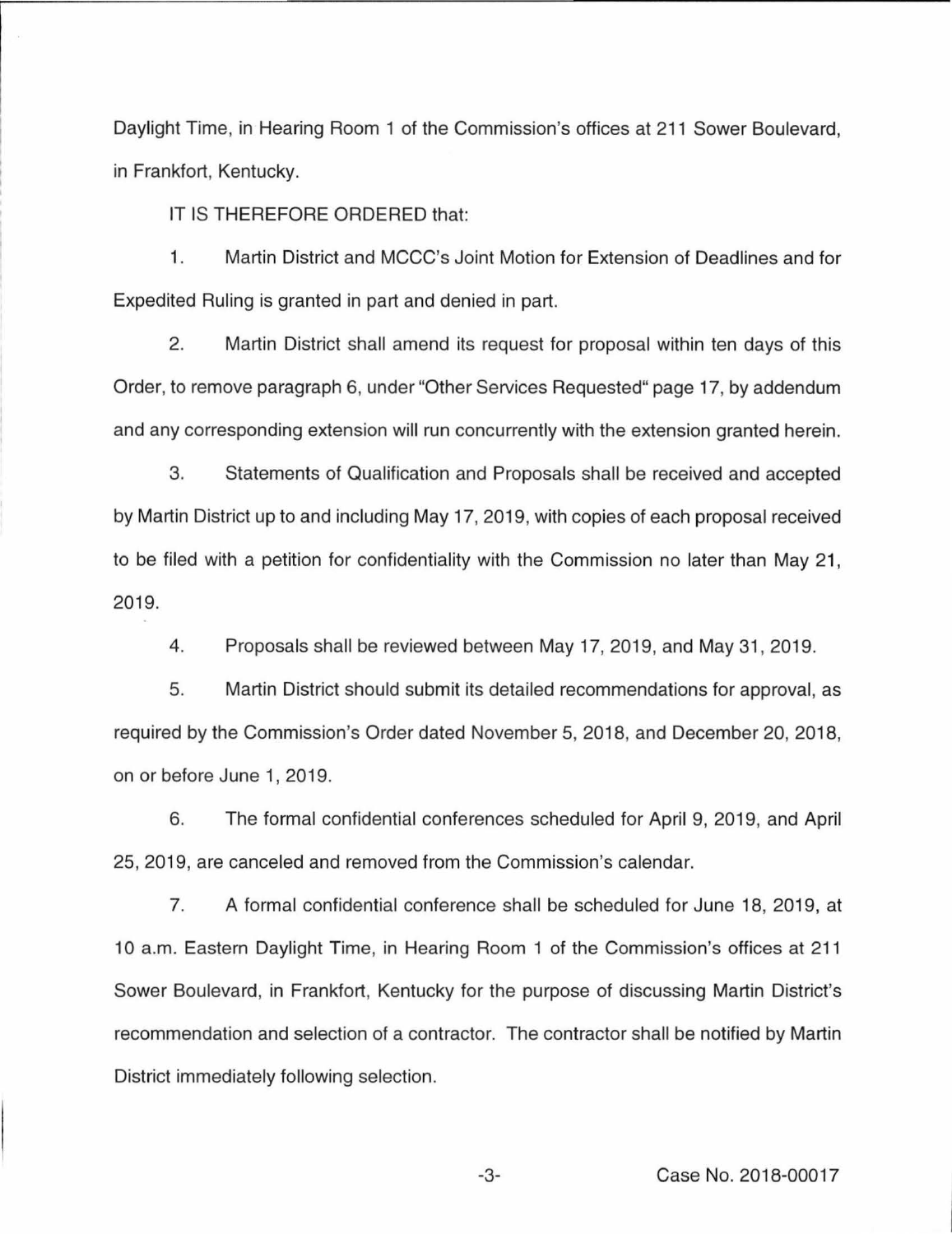8. Contract negotiations shall be held between June 19, 2019, and July 19, 2019, with a proposed contract to be submitted to this Commission for review on or before July 20, 2019.

9. Review and approval of the proposed contract shall be conducted by this Commission by way of formal confidential conference on July 30, 2019, at 10 a.m. Eastern Daylight Time, in Hearing Room 1 of the Commission's offices at 211 Sower Boulevard, in Frankfort, Kentucky.

10. Martin District shall have present at all confidential formal hearings scheduled by this Order its commissioner, Jimmy Don Kerr, its attorney, the Honorable Brian Cumbo, and its outside consultant, Greg C. Heitzman.

11. The approved contract shall be executed on or before July 31, 2019.

12. If Martin District fails to comply with any term of this order, or if the Commission determines that the proposal preferred by Martin District is not in the best interests of either Martin District or its customers, or if Martin District fails to successfully negotiate and properly execute a contract for management services of all of its operations on or before July 31, 2019, the Debt Service Surcharge granted to Martin District in this case shall automatically terminate, become null, void, and of no further effect, and all funds remaining in the surcharge account shall be refunded to its customers pro rata.

13. All other provisions of the Commission's November 5, 2018 Order and the December 20, 2018 Order not in conflict with this Order shall remain in full force and effect.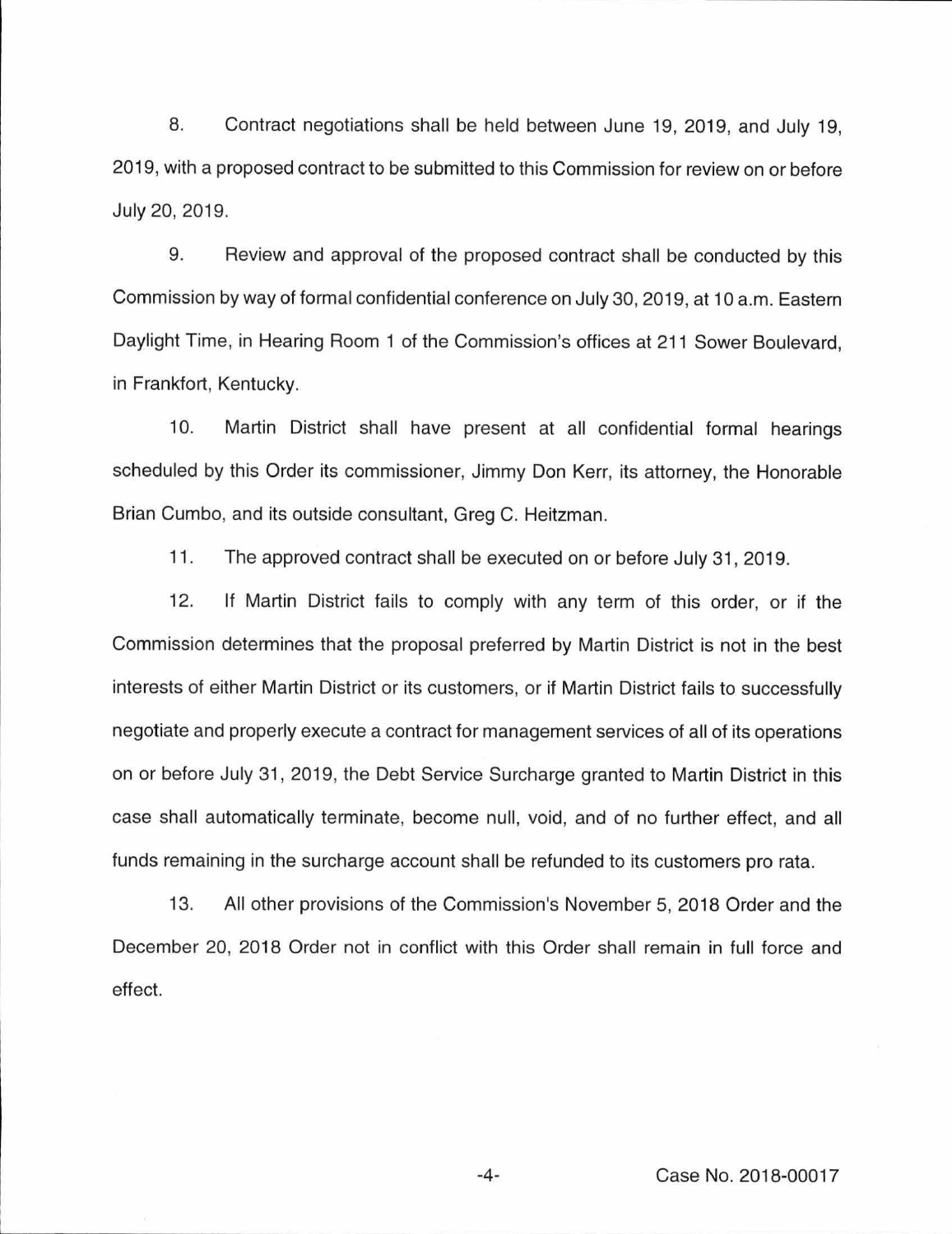14. This case shall remain open for all purposes deemed by the Commission to be either necessary or advisable to implement, supplement, and enforce the terms of this Order.

# [REMAINDER OF PAGE INTENTIONALLY LEFT BLANK]

 $\sim 10^{-10}$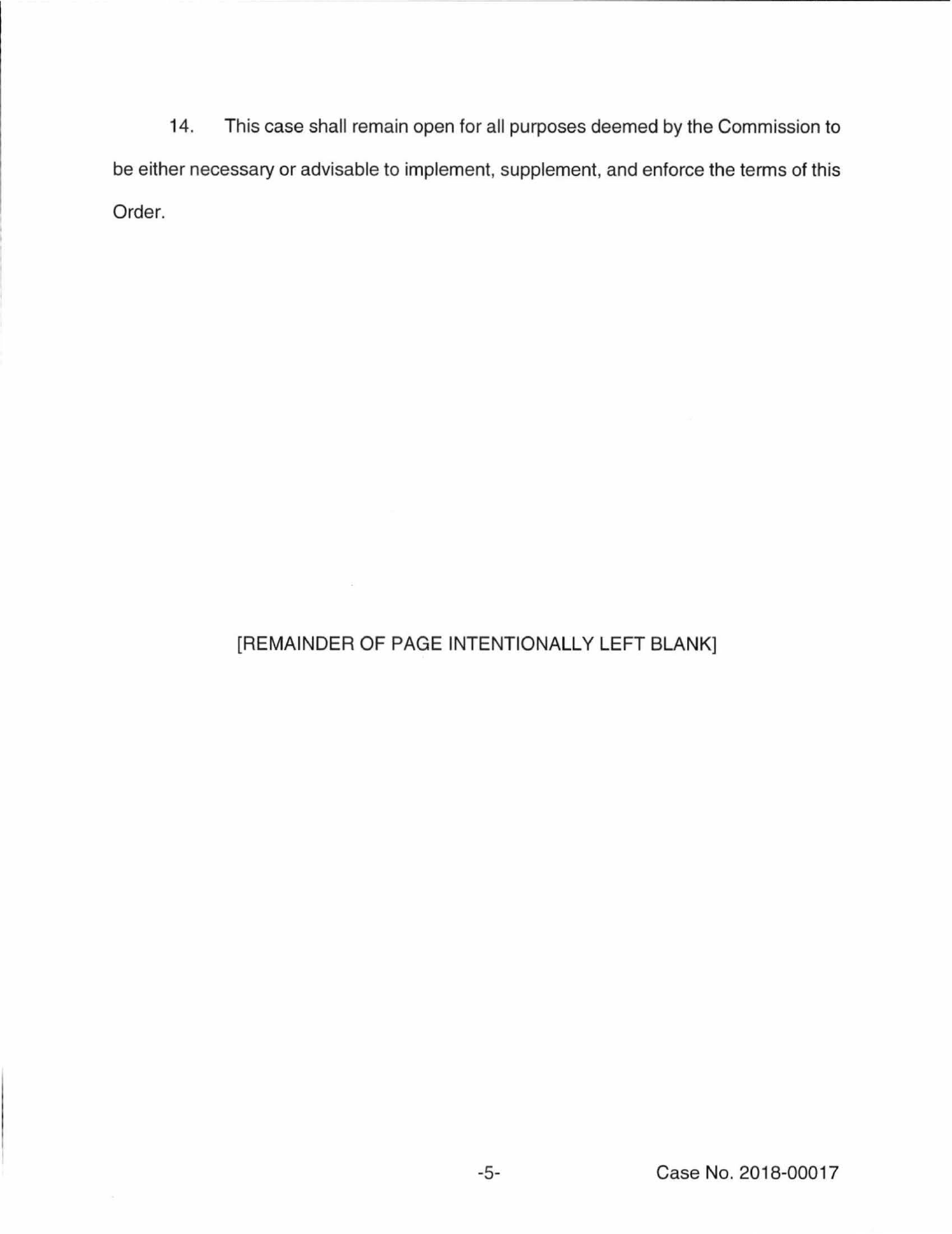By the Commission



ATTEST:

wen R. Punson

Executive Director

Case No. 2018-00017